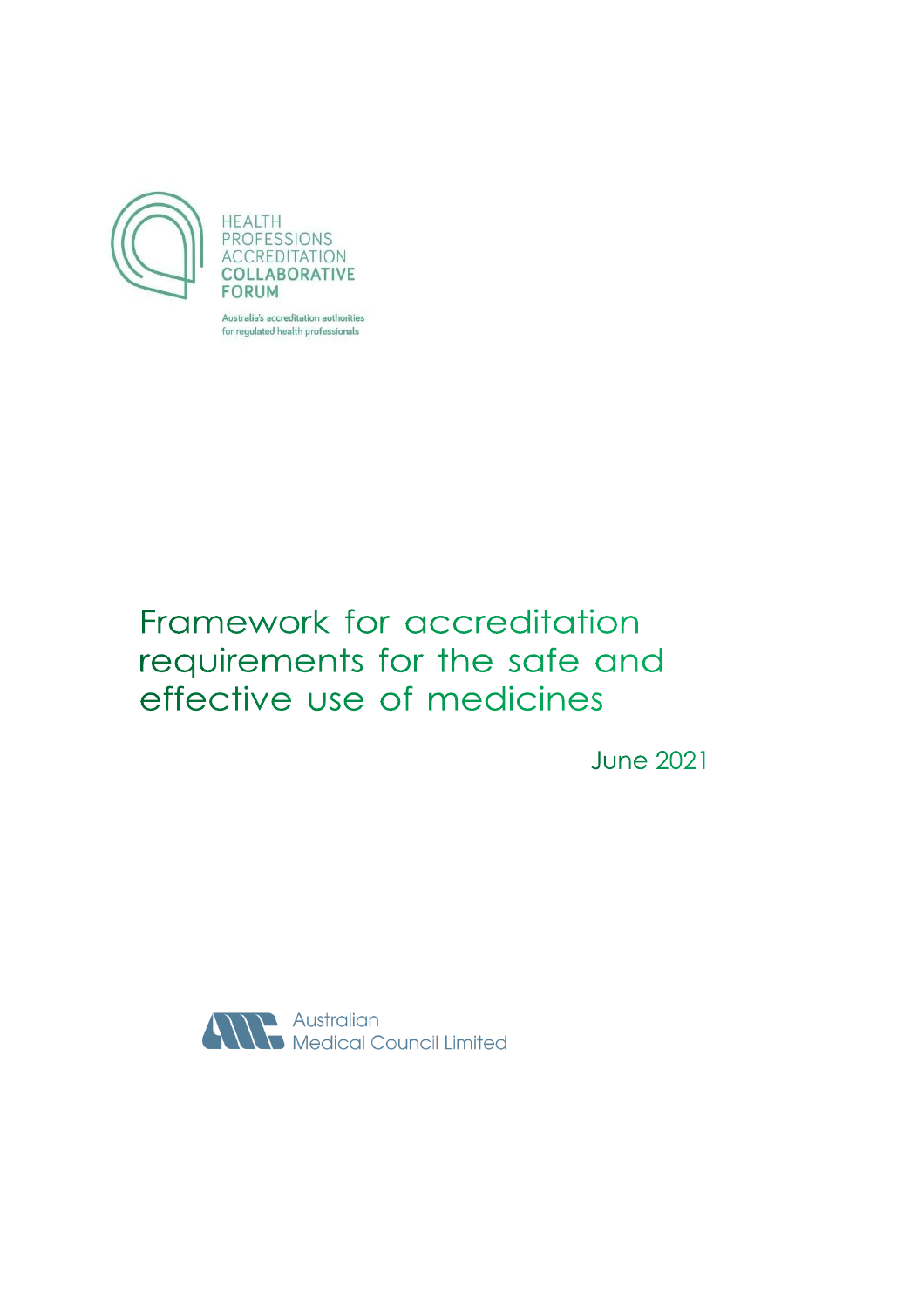# **Contents**

| $\mathbf{1}$ . | 1.1<br>1.2                                                                    |                                                                                                                                                                                                                                                                                                                                                                     |  |
|----------------|-------------------------------------------------------------------------------|---------------------------------------------------------------------------------------------------------------------------------------------------------------------------------------------------------------------------------------------------------------------------------------------------------------------------------------------------------------------|--|
| 2.             | Overview of proposed accreditation framework for the safe use of medicines in |                                                                                                                                                                                                                                                                                                                                                                     |  |
| 3.             | 3.1<br>3.2<br>3.3<br>3.4                                                      | Principles for prescribing and the safe and effective use of medicines  5<br>Criteria for prescribing and the safe and effective use of medicines for<br>inclusion in health program accreditation standards or similar5<br>Learning outcomes for the safe and effective use of medicines6<br>Terminology used in the principles, criteria and learning outcomes  6 |  |
| 4.             | 4.1<br>4.2                                                                    |                                                                                                                                                                                                                                                                                                                                                                     |  |
| 5.             |                                                                               |                                                                                                                                                                                                                                                                                                                                                                     |  |
| 6.             |                                                                               |                                                                                                                                                                                                                                                                                                                                                                     |  |
| 7.             |                                                                               |                                                                                                                                                                                                                                                                                                                                                                     |  |
| 8.             |                                                                               |                                                                                                                                                                                                                                                                                                                                                                     |  |
|                |                                                                               | Attachment B - Literature, regulatory and policy documents reviewed  13<br>Attachment C - Examples of how professions' accreditation authorities intend<br>Attachment D - Quality Use of Medicines (QUM) - Summary 15<br>Attachment E - Health Professionals Prescribing Pathway (HPPP)  16<br>Attachment F - The NPS Prescribing Competencies Framework 18         |  |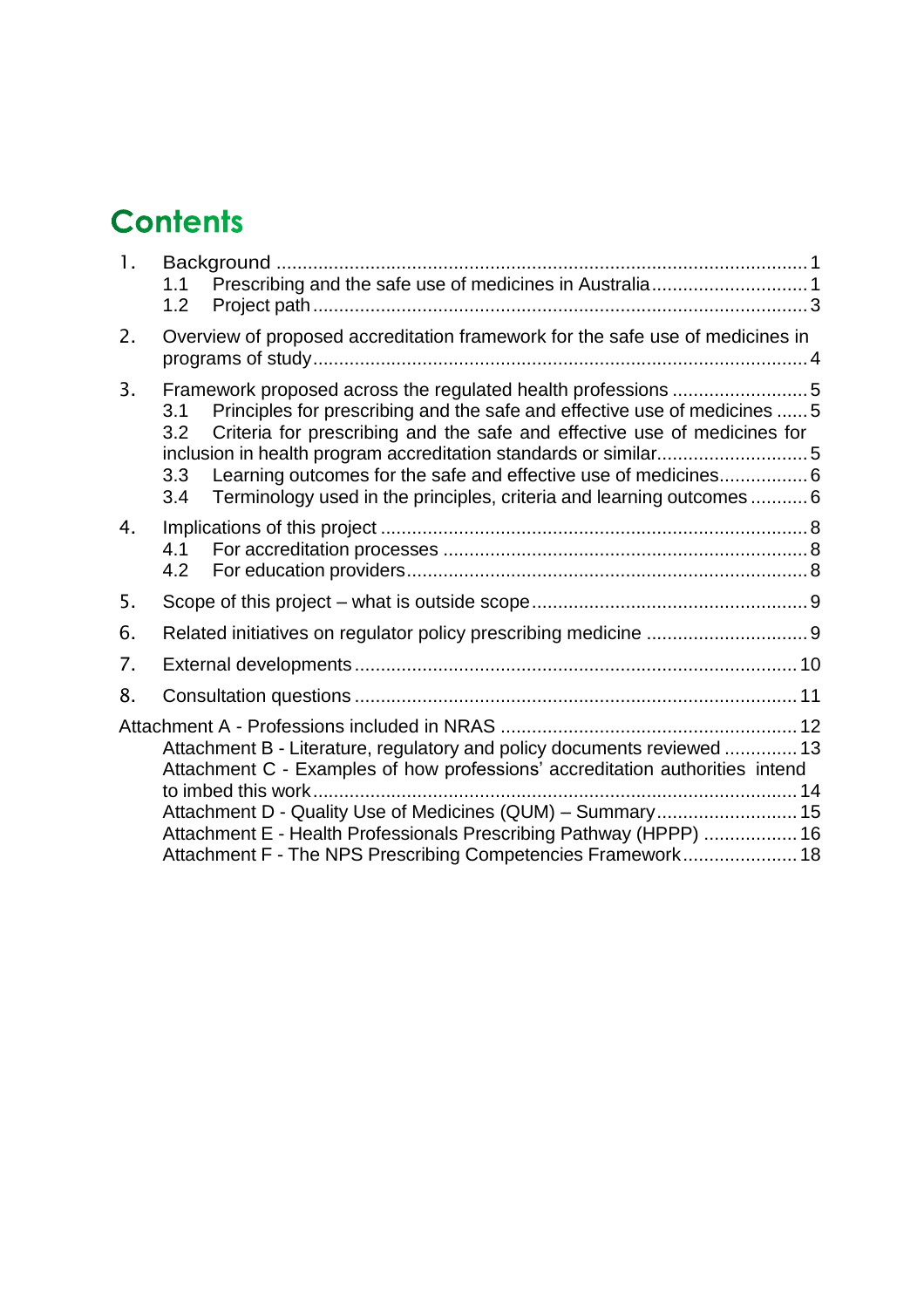# <span id="page-2-0"></span>1. **Background**

The National Registration and Accreditation Scheme for health practitioners (the National Scheme) commenced operation in July 2010. Sixteen health professions are regulated under the National Scheme. These professions are listed in Attachment A. For each profession a National Board has been established under the Health Practitioner Regulation National Law as in force in each state and territory (the National Law), with extensive powers to protect the public.

The National Law defines accreditation functions for regulated health professions. *Accreditation standard*, for a health profession, means a standard used to assess whether a program of study, and its education provider, gives program graduates the knowledge, skills and professional attributes necessary to practise the profession in Australia.<sup>1</sup>

For each profession, the National Board has assigned an accreditation authority. Accreditation authorities use the accreditation standards for their profession to assess whether education programs should be accredited, and subsequently to monitor accredited programs and providers to ensure they continue to meet the standards.

The various regulated health professions have differences in the format, content and structure of their accreditation standards related to the profession's specific education and training structures and needs.

Each profession also has a set of competency or graduate outcome statements that articulate the expectations of graduates of a program of study for the profession. For some professions, these statements are developed by the accreditation authority for the profession, for some by the profession's National Board and / or by a professional association.

The Health Professions Accreditation Collaborative Forum ('the Forum') is a self-funded coalition of the accreditation entities of the regulated professions. Each of these entities is appointed under the National Law as the accreditation authority for the relevant professionspecific National Board. The Forum has a unique role in enhancing collaboration in accreditation. The Forum promotes principles of best practice in accreditation; facilitates shared learning, and exchanges of methods and insights regarding delivery of health education programs; and where appropriate, promotes harmonisation in the interests of efficiency and transparency.

The accreditation standards and the accreditation of programs of study determines whether practitioners who complete programs of study have the knowledge, skills and professional attributes to practise their professions. This quality assurance process is critical to protecting the public. Forum member accreditation processes aim to ensure that students in health professions' programs of study receive education and training that is consistent with standards for entry to practice in the student's chosen health profession.

### <span id="page-2-1"></span>**1.1 Prescribing and the safe use of medicines in Australia**

Australia's National Medicines Policy recognises that medicines can significantly improve the length and quality of people's lives but also can result in serious adverse outcomes at both an individual and societal level.

However, evidence from contemporary settings indicates that medications management and communication between practitioners and patients becomes more complex, and the potential for medication errors increases, the more practitioners engaged, particularly with regard to the management of patients with chronic health

 $\ddot{\phantom{a}}$ 

<sup>&</sup>lt;sup>1</sup> Section 5 of the National Law.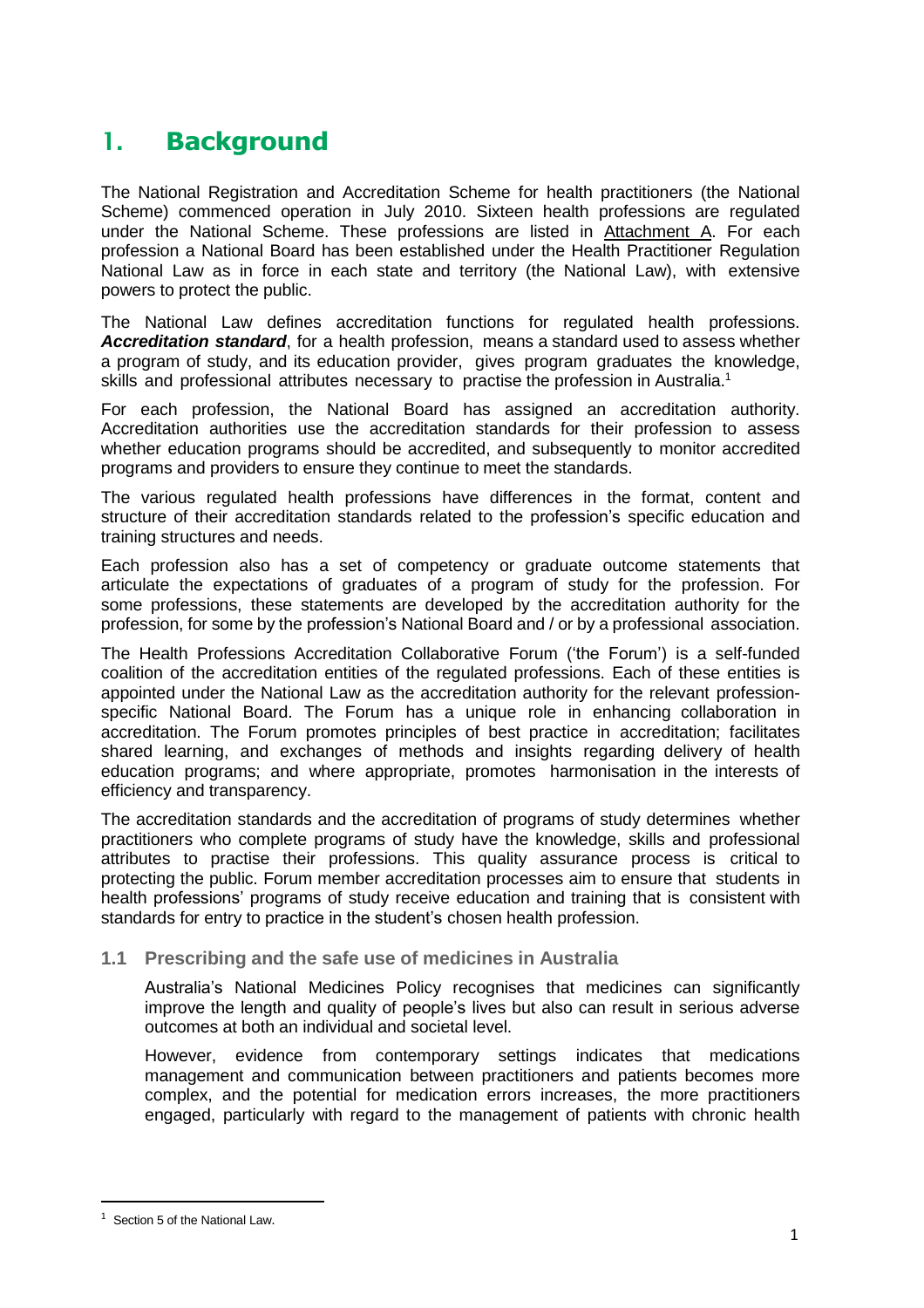conditions, multimorbidity and complex polypharmacy.<sup>234</sup>

While technological advances such as the Australian Government's *My Health Record* and other institution-based record systems offer the potential to better manage these risks, this is dependent on building appropriate capacity to capitalise on this progress and other forms of effective communication and collaboration in patient/client management.

All clinicians need a minimum level of knowledge in relation to the safe and effective use of medicines and, depending on the profession and area of practice, many clinicians will require additional knowledge and skills. Different practice settings may affect medicines management and require extended skills. For instance, in a rural or remote setting there may be a limited number of health practitioners and limited access to specialists, as well as limited access to some medicines or to advice on medicines. High quality care in these situations requires generalist health practitioners, that is, practitioners with core abilities and broad-based practice.

In addition, consistent with the first principle of quality use of medicines, management options should be selected wisely by considering the place of medicines in treating illness and maintaining health, and recognising that there may be better ways than medicine to manage many conditions. <sup>5</sup> Guidelines for management of health conditions increasingly assume practitioners and their clients/patients will consider other interventions and lifestyle modifications in making decisions about the use of medicines. For instance, guidelines for the management of chronic health conditions, such as diabetes and musculoskeletal pain, as well as mental health increasingly promote integrated patient-centred, collaborative care approaches. <sup>6</sup> These approaches require interprofessional practice, and understanding, valuing and respecting individual discipline roles in health care, including in safe use of medicine.

As reflected in the Australian Commission on Safety and Quality in Health Care's National Safety and Quality Health Services (NSQHS) Standards on medication safety<sup>7</sup>, it is not just individual practitioner competence that matters. Safe use of medicines requires that each practitioner sees themselves as contributing to the system of care, recognises that there are other contributors, including the patient, that all decisions interact, and that at the heart of this system is the health and care of the patient/client. It also recognises that the quality use of medicines also includes consideration of options other than medicines, such as the patient's own management of their health and lifestyle interventions.

Within this context, together with other interventions, the education and training of all health practitioners to ensure the safe use of medicines is key, making accreditation of programs of study an important contributor to this area of public policy.

This accreditation initiative reflects a national focus on improving the capacity and capability of health professionals to ensure safe and effective management of patients/clients using medicines. It recognises the capacity of accreditation authorities and education providers to work together to ensure that programs of study are

 $\overline{a}$ 

[http://www.health.gov.au/internet/main/publishing.nsf/content/8ECD6705203E01BFCA257BF0001F5172/\\$File/natstrateng.pdf](http://www.health.gov.au/internet/main/publishing.nsf/content/8ECD6705203E01BFCA257BF0001F5172/%24File/natstrateng.pdf)

<sup>&</sup>lt;sup>2</sup> Roughhead L, Semple S, Rosenfeld E, Literature Review: Medication Safety in Australia (2013). Australian Commission on Safety and Quality in Health Care, Sydney, [https://www.safetyandquality.gov.au/wp-content/uploads/2013/08/Literature-](https://www.safetyandquality.gov.au/wp-content/uploads/2013/08/Literature-Review-Medication-Safety-in-Australia-2013.pdf) [Review-](https://www.safetyandquality.gov.au/wp-content/uploads/2013/08/Literature-Review-Medication-Safety-in-Australia-2013.pdf)[Medication-Safety-in-Australia-2013.pdf](https://www.safetyandquality.gov.au/wp-content/uploads/2013/08/Literature-Review-Medication-Safety-in-Australia-2013.pdf)

<sup>&</sup>lt;sup>3</sup> Hilmer. S, Medicine Today (2016). Strategies to Reduce Medication Errors,

<https://respiratorymedicinetoday.com.au/sites/default/files/cpd/MT2016-07-044-HILMER.pdf>

<sup>4</sup> World Health Organization, Medication Errors (2016), Technical series on safer primary care,

[http://apps.who.int/iris/bitstream/handle/10665/252274/9789241511643-eng.pdf;jsessionid=4C14E60912588D4083B4E9E2AB499A52?sequence=1](http://apps.who.int/iris/bitstream/handle/10665/252274/9789241511643-eng.pdf%3Bjsessionid%3D4C14E60912588D4083B4E9E2AB499A52?sequence=1) <sup>5</sup> National Strategy for Quality Use of Medicines,

<sup>&</sup>lt;sup>6</sup> Medication Safety in Mental Health [https://www.safetyandquality.gov.au/wp-content/uploads/2017/06/Medication-Safety-in-](https://www.safetyandquality.gov.au/wp-content/uploads/2017/06/Medication-Safety-in-Mental-Health-final-report-2017.pdf)[Mental-Health-final-report-2017.pdf](https://www.safetyandquality.gov.au/wp-content/uploads/2017/06/Medication-Safety-in-Mental-Health-final-report-2017.pdf)

 $7$  Standard 4, Medication Safety, Safety and Quality Improvement Guide,

[https://www.safetyandquality.gov.au/sites/default/files/migrated/Standard4\\_Oct\\_2012\\_WEB.pdf](https://www.safetyandquality.gov.au/sites/default/files/migrated/Standard4_Oct_2012_WEB.pdf)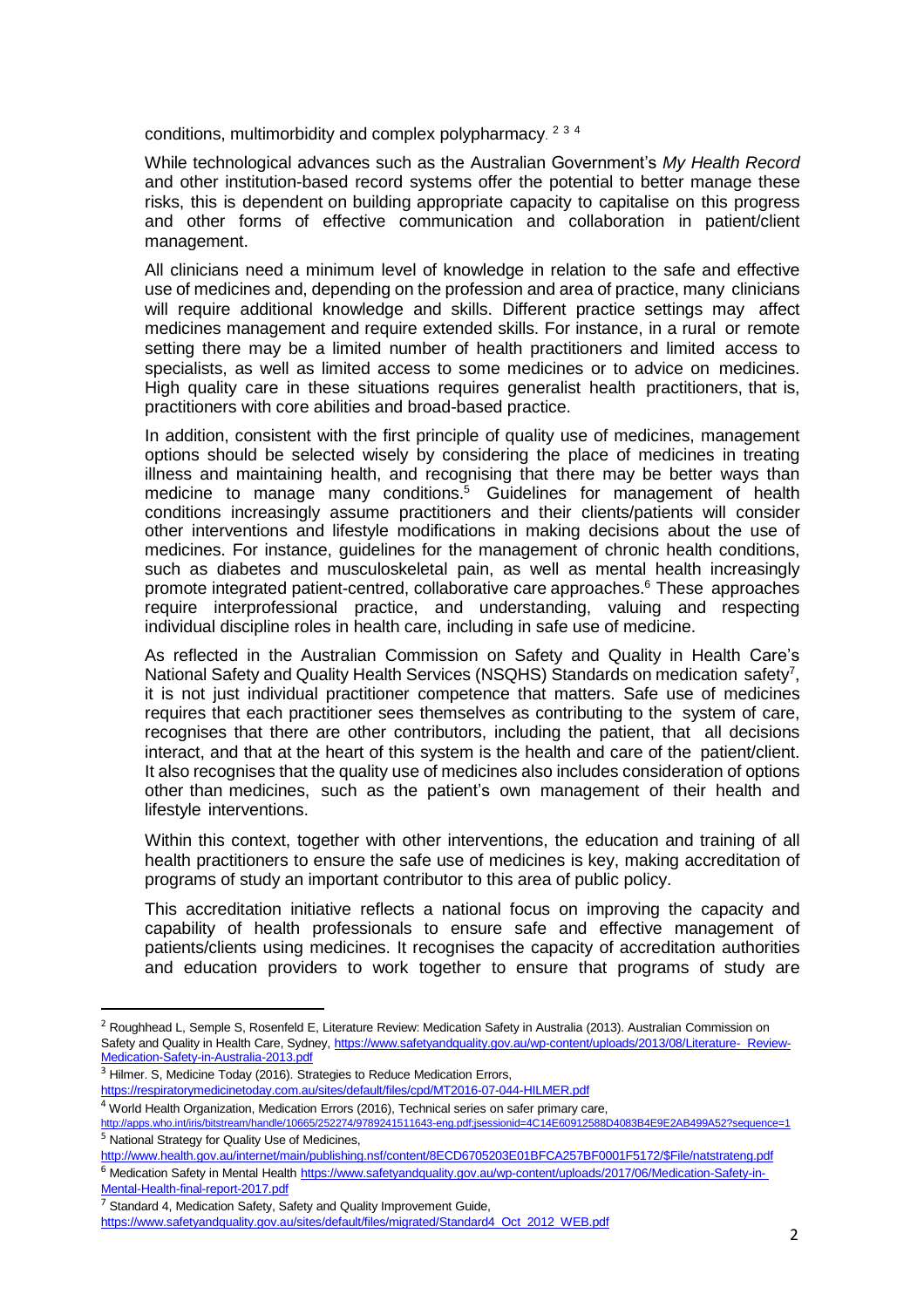responding to the needs of the Australian community.

Regardless of whether prescribing medicines is part of the scope of a particular profession, the accreditation authorities agree that all health practitioners need:

- a foundational knowledge of quality use of medicines in order to consider the patient/client's use of medicines in their own history taking and consultations
- the skills and competencies to collaborate safely and effectively with other health practitioners in providing care for that patient/client, and
- the skills and professional qualities necessary to communicate clearly, effectively, respectfully and promptly with colleagues including other health practitioners caring for the patient or client.

Health professions have different roles and responsibilities in relation to providing, administering and/or prescribing medicines, and in caring for patients/clients using medicines. As a consequence, health practitioners will require different knowledge and skills depending on that role. A practitioner may be an autonomous prescriber of Schedule 4 and above medicines, or may provide and advise on over the counter medicines, or may not make medicine recommendations themselves but regularly need to consider their clients' medicine usage for interactions with other therapies or therapeutic solutions and/or medication related problems. Irrespective of their role, a baseline understanding of medicines appropriate to their area of practice combined with the ability to collaborate and communicate effectively with other practitioners is vital.

This project aims to build on the existing knowledge and professional competencies of practitioners from different professions. It is designed to align with the additional requirements of National Boards in those professions that prescribe Schedule 4 and above medicines, (as per the Guidance for National Boards: Applications to the Ministerial Council for approval of endorsements in relation to scheduled medicines under section 14 of the National Law). $8$  However, this project is not advocating for any particular professions to be endorsed to prescribe scheduled medicines.

Due to the different roles and responsibilities of the various health professionals, and the likelihood of multiple health professions prescribing, providing and/or monitoring a client/patient's medicine use, or making other therapeutic recommendations that may interact, good health care practice also requires *interprofessional (collaborative) practice.* The accreditation authorities regard interprofessional learning and practice as key to the safe use of medicine. There is such synergy between the two, because medicine is the most common therapeutic intervention, and most health practitioners have clients/patients who are taking medicine on the recommendation of other practitioners. The absence of collaboration between health practitioners increases the risk of inappropriate polypharmacy. Inappropriate polypharmacy has the potential to cause harm to patients/consumers.

<span id="page-4-0"></span>**1.2 Project path**

 $\ddot{\phantom{a}}$ 

This project has been developed by a working group of the Health Professions Accreditation Collaborative Forum (the Forum), which comprises the accreditation authorities for the health professions regulated under the National Regulation and Accreditation Scheme (the National Scheme). Since this project was initiated,<sup>8</sup> Paramedicine has become the 16th profession regulated under the National Scheme. This project will be of equal relevance to Paramedicine as it is to the other health professions and will need consideration as their National Scheme accreditation

<sup>&</sup>lt;sup>8</sup> Guidance for National Boards: Applications to the Ministerial Council for approval of endorsements in relation to scheduled medicines under section 14 of the National Law, [http://www.ahpra.gov.au/About-AHPRA/Ministerial-Directives-and-](http://www.ahpra.gov.au/About-AHPRA/Ministerial-Directives-and-Communiques.aspx)[Communiques.aspx](http://www.ahpra.gov.au/About-AHPRA/Ministerial-Directives-and-Communiques.aspx)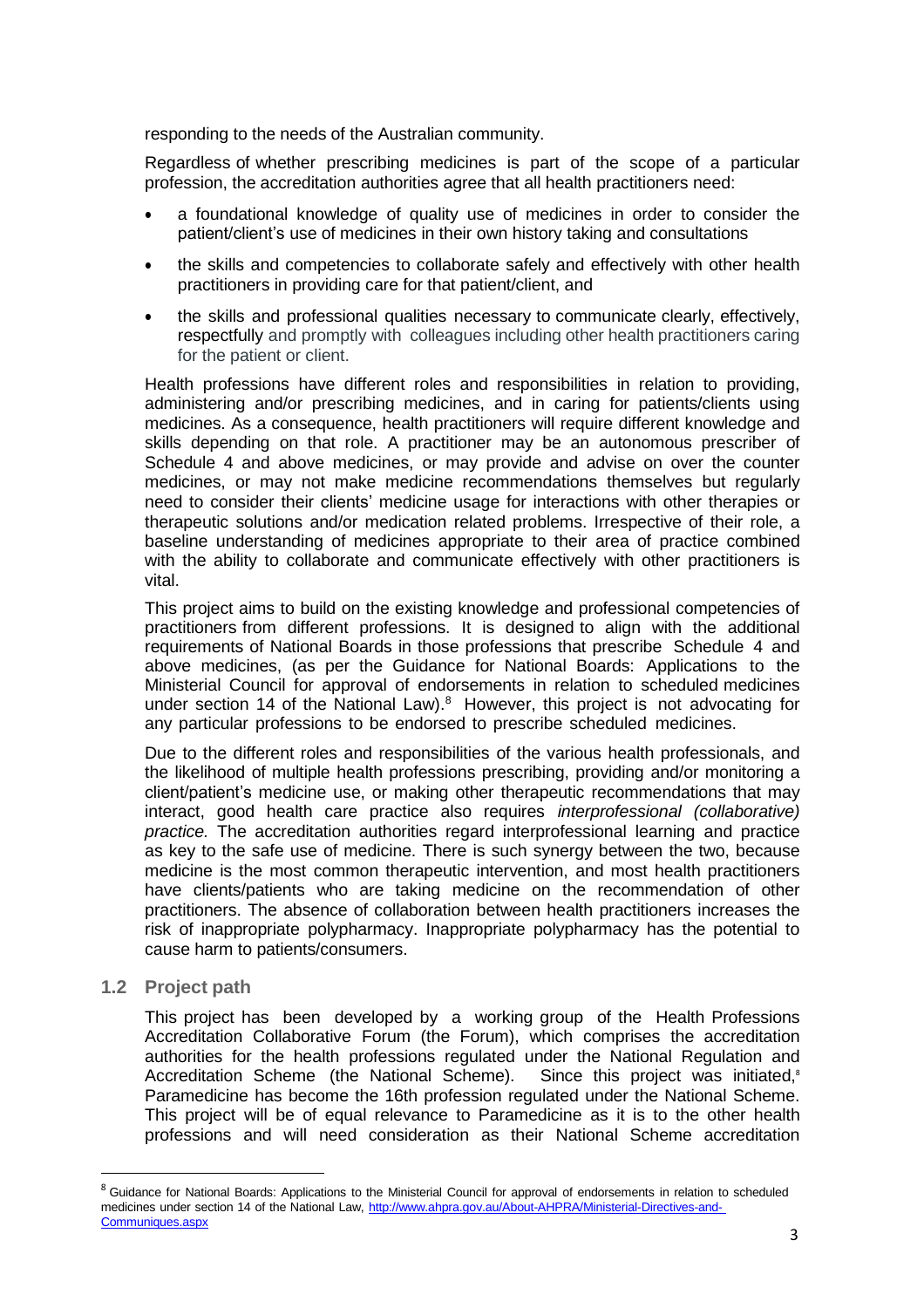processes are established.

The project included a consultancy to review relevant literature, regulatory and policy documents (see full list at Attachment B) as well to identify how the regulated professions' accreditation processes already incorporate prescribing and interprofessional practice (O'Keefe, unpublished paper to the Forum 2016).

The project confirmed that not all professions use the same format and structure in their standards, and those professions that currently explicitly consider prescribing use different means to do this. For instance, some may have an individual accreditation standard, whilst others might have graduate outcomes or competency statements.

Given this variable setting, the challenge for this project became the development of clearly articulated fundamental principles, criteria and competencies for the safe and effective use of medicines that align with community and National Board expectations, and that can be easily incorporated into the various professions' accreditation standards as appropriate. This will allow some professions to incorporate the principles and competencies under a stand-alone standard, whilst others might incorporate them as graduate outcomes or similar. Attachment C provides examples of how professions' accreditation authorities intend to operationalise this work to align with their extant processes.

## <span id="page-5-0"></span>**Overview of proposed accreditation framework for the safe use of medicines in programs of study**

In the initial stakeholder consultation for this project, the Forum held focused discussions with key stakeholders including the Australian Health Practitioner Regulation Agency (AHPRA), health jurisdictions, health consumers including rural health groups, Indigenous health peak bodies and peak standards bodies for prescribing. Through this consultation, the Forum developed a set of principles. The principles are intended to articulate key considerations and guide the introduction of specific accreditation requirements for education and training related to the safe use of medicines and optimal management of a patient/client using medicines. These principles are consistent with the National Medicines Policy<sup>9</sup> and the Quality Use of Medicines<sup>10</sup> (Summary at Attachment D). They are cognisant of the accepted Health Professions Prescribing Pathway (HPPP)<sup>11</sup> (Summary at Attachment E), NPS prescribing competency framework<sup>12</sup> definitions (Summary at Attachment F).

Accompanying the principles are four criteria that can be included in any profession's program accreditation standards, and a set of high-level learning outcome statements that are applicable for all regulated health professions. The existing accreditation standards for the regulated health professions vary in structure and scope depending on the structure, complexity and scope of the health profession. Rather than a single accreditation standard, the Forum has proposed a series of criteria and learning outcomes that can be

included in each profession's accreditation standards statements, graduate outcomes or elsewhere as appropriate.

Depending on the profession, the criteria could be applied from programs preparing graduates for beginning professional practice to specialist practice as the level and nature of professional competence is set out in referenced competence standards (though this project

 $\overline{a}$ 

<sup>9</sup> National Medicines Policy (2000), <http://www.health.gov.au/internet/main/publishing.nsf/Content/national-medicines-policy> <sup>10</sup> Quality Use of Medicines Strategy (2002),

[https://www1.health.gov.au/internet/main/publishing.nsf/Content/EEA5B39AA0A63F18CA257BF0001DAE08/\\$File/National-](https://www1.health.gov.au/internet/main/publishing.nsf/Content/EEA5B39AA0A63F18CA257BF0001DAE08/$File/National-Strategy-for-Quality-Use-of-Medicines.pdf)[Strategy-for-Quality-Use-of-Medicines.pdf](https://www1.health.gov.au/internet/main/publishing.nsf/Content/EEA5B39AA0A63F18CA257BF0001DAE08/$File/National-Strategy-for-Quality-Use-of-Medicines.pdf)

<sup>&</sup>lt;sup>11</sup> Health Professions Prescribing Pathway (2013), <https://www.aims.org.au/documents/item/400>

<sup>12</sup> NPS MedicineWise, National Prescribing Competency Framework (2012)

[https://www.nps.org.au/assets/682949fec05647bc-2c0de122631e-Prescribing\\_Competencies\\_Framework.pdf](https://www.nps.org.au/assets/682949fec05647bc-2c0de122631e-Prescribing_Competencies_Framework.pdf)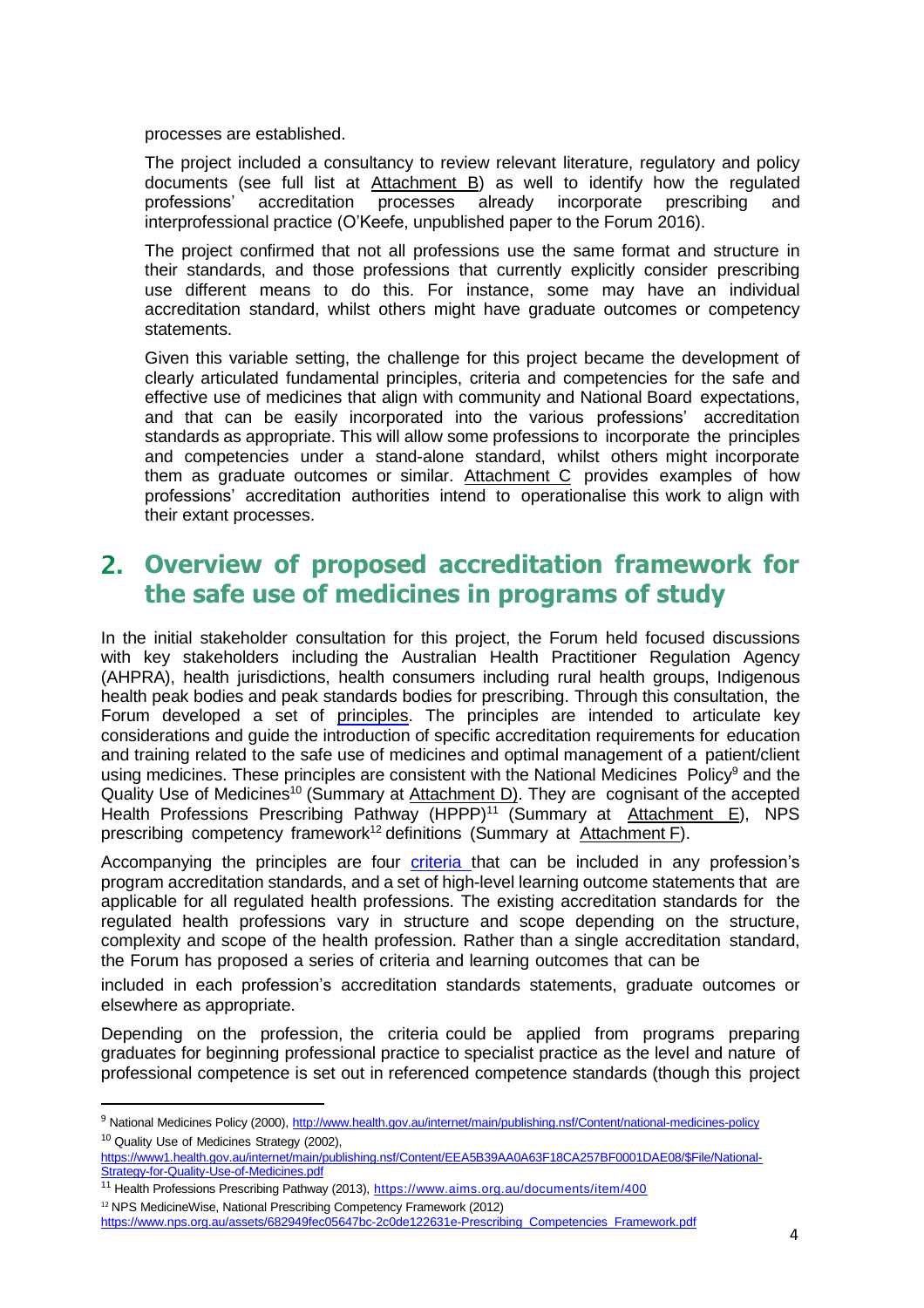is focused at entry level practice).

The high-level learning outcome statements are designed to be applicable across all health disciplines. These statements reinforce the important role of interprofessional practice in safe and effective prescribing and interprofessional learning opportunities as a vehicle to embed the relevant knowledge, skills and professional attributes. They are intended to complement the National Prescribing Competencies Framework.

Section 3 presents the framework developed under this project, which is comprised of the principles, criteria, competencies, and associated appendix of terms, and is proposed for adoption by the various accreditation authorities across the regulated health professions.

Section 4 discusses the implications of the Framework for accreditation processes and education providers.

### <span id="page-6-0"></span>3. **Framework proposed across the regulated health professions**

- <span id="page-6-1"></span>**3.1 Principles for prescribing and the safe and effective use of medicines**
	- 1. Prescribing is an iterative process involving the steps of information gathering, clinical decision making, communication, and evaluation. The process results in the initiation, continuation, adjustment, or cessation of a medicine. Each of these actions can be of equal importance to patient/client health outcomes. Prescribing principles apply beyond the prescription of scheduled medicines.
	- 2. The care of the patient/client is the primary concern in clinical practice. The interests of patients/clients are central to the act of prescribing, administering, supplying, and/or monitoring medicine use, as well as making recommendations for medicine cessation. All prescribing activities represent a partnership between the health professional(s) and the patient/client. These partnerships are based on shared understanding and negotiated decisions and should support patients/clients to improve their health literacy and to take greater control of their own health.
	- 3. Quality use of medicines and best practice prescribing encompass understanding, valuing and respecting individual discipline roles in healthcare, together with the recognition and use of skills of other health practitioners.
	- 4. Clarity and consistency in terminology is essential for both patients/clients and health practitioners, with an agreed understanding of relevant terms across health professions. National strategies, policies and standards on quality use of medicines and interprofessional practice, including the national prescribing competencies framework, apply equally to all health professions.
- <span id="page-6-2"></span>**3.2 Criteria for prescribing and the safe and effective use of medicines for inclusion in health program accreditation standards or similar**
	- 1. Principles of the quality use of medicines are integrated within the program of study and are clearly articulated as required disciplinary learning outcomes.
	- 2. Program learning outcomes address the competencies required for prescribing, administering, supplying and monitoring the use of medicines for the relevant professional registration and scope of practice.
	- 3. Interprofessional practices for safe and effective use of medicines are clearly addressed in the curriculum.
	- 4. The students' attainment of the learning outcomes is assessed. Consistent with general accreditation requirements, assessment in this topic area should promote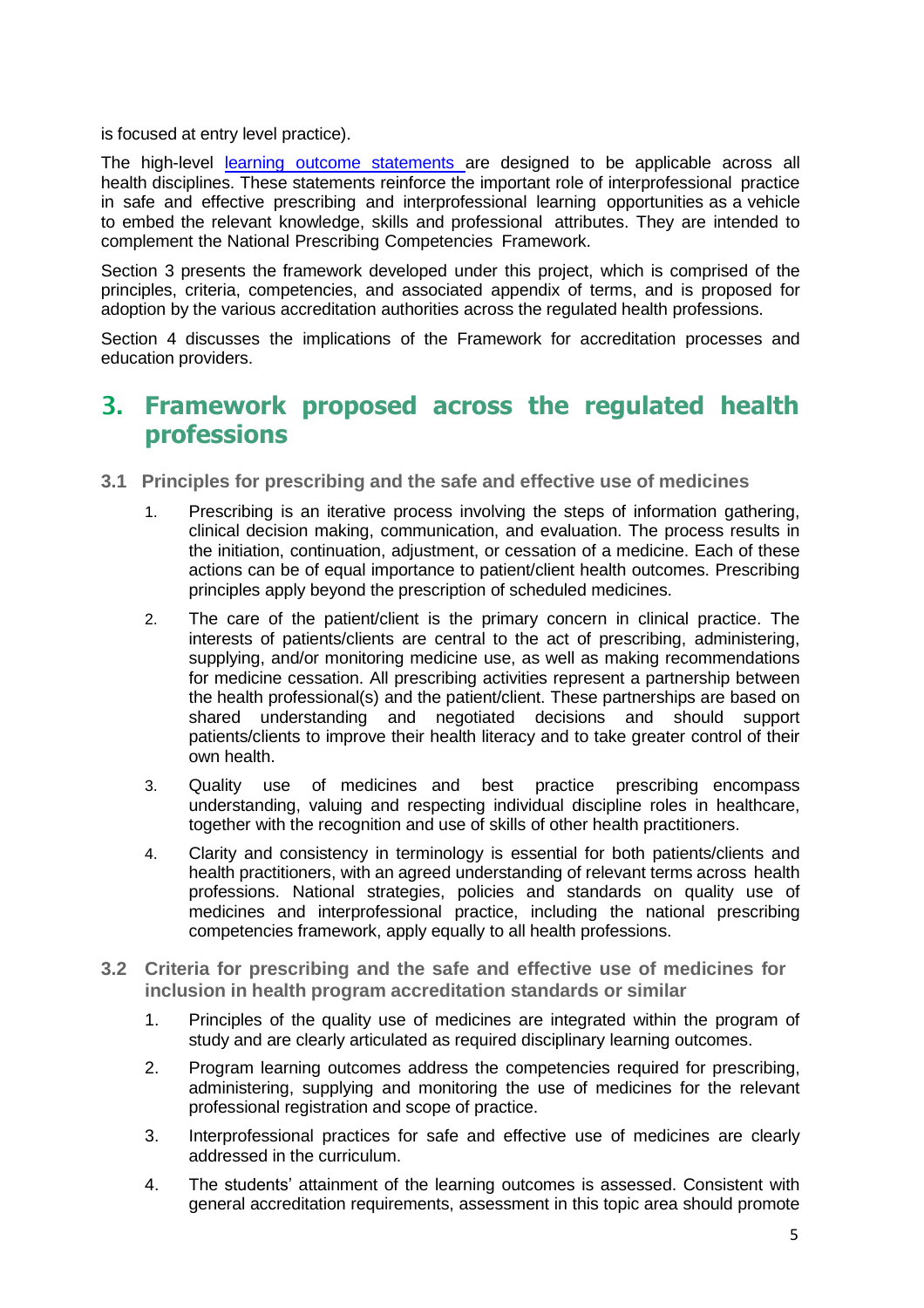student learning in order to achieve the curriculum objectives, provide a fair assessment of learner achievement, and ensure patient safety by only allowing competent individuals to progress and graduate.

- 5. Good practice involves using expertise and influence to protect and advance the health and wellbeing of communities and populations as well as individual patients. Safe use of medicines must take into account cultural and social influences and determinants.
- <span id="page-7-0"></span>**3.3 Learning outcomes for the safe and effective use of medicines**

On graduation from their program of study, any professional entry-level health practitioner will be able to:

- 1. Explain the role of medicines in health care to patients/clients, families and carers as well as to other health professionals (e.g. consider the place of medicines in treating illness and maintaining health, recognise that there may be better ways to manage health).
- 2. Demonstrate an understanding of the medicines commonly used in their healthcare profession and scope of practice.
- 3. Critically evaluate evidence for effective use of medicines used in their area of practice.
- 4. Communicate clearly, sensitively and effectively about the initiation, monitoring and cessation of medicines with patients/clients, families and carers as well as other health practitioners to enable collaborative decision making and support patient/client centred care.
- 5. Demonstrate an understanding of the need for coordination of the care as it applies to prescribing and/or management of the patient's/client's medicines.

All clinicians need a minimum level of knowledge in relation to the safe and effective use of medicines, and this is captured in the learning outcomes above. They also need preparation to use systems to reduce the occurrence of medication incidents and to improve the safety and quality of medicines use. Many clinicians will require additional knowledge depending on their area of practice, for example, the knowledge of regulation of drugs and poisons legislation that underpins safe and effective use of medicines in their professional area of practice. For prescribing professions there are likely to be common additional elements.

While the learning outcomes listed above are directed specifically at the safe and effective use of medicines, there are other relevant foundation competencies, such as professionalism, communication, keeping up-to-date with contemporary best practice, and the wise use of resources. One way of viewing these related foundational competencies, is the NPS 'horizontal competencies', which include practices professionally', and 'communicates and collaborates effectively with the person and other health professionals'.

<span id="page-7-1"></span>**3.4 Terminology used in the principles, criteria and learning outcomes**

This section contains the terminology relevant to the key elements of the Framework.

**Interprofessional education** occurs when two or more professions learn about, from and with each other to enable effective collaboration and improve health outcomes.

 Professional is an all-encompassing term that includes individuals with the knowledge and/or skills to contribute to the physical, mental and social well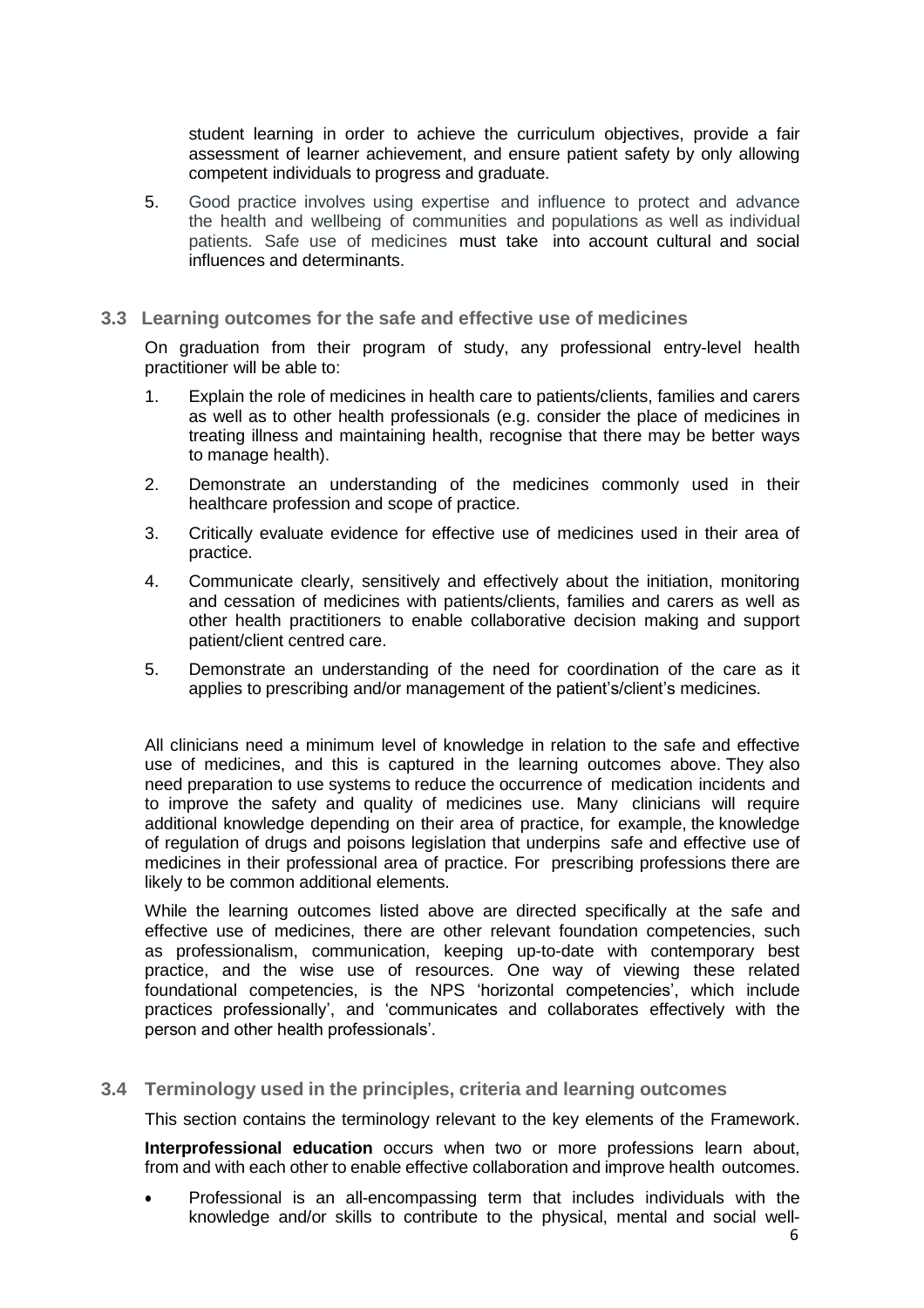being of a community.

**Collaborative practice** in healthcare occurs when multiple health workers from different professional backgrounds provide comprehensive services by working with patients, their families, carers and communities to deliver the highest quality of care across settings.

**Practice** includes both clinical and non-clinical health-related work, such as diagnosis, treatment, surveillance, health communications, management and sanitation engineering.<sup>13</sup>

#### **Quality Use of Medicines** means:

- Selecting management options wisely by:
	- considering the place of medicines in treating illness and maintaining health, and
	- recognising that there may be better ways than medicine to manage many disorders.
- Choosing suitable medicines if a medicine is considered necessary so that the best available option is selected by taking into account:
	- the individual
	- the clinical condition
	- risks and benefits
	- dosage and length of treatment
	- any co-existing conditions
	- other therapies

 $\overline{a}$ 

- monitoring considerations
- costs for the individual, the community and the health system as a whole.
- Using medicines safely and effectively to get the best possible results by:
	- monitoring outcomes.
	- minimising misuse, over-use and under-use, and
	- improving people's ability to solve problems related to medication, such as negative effects or managing multiple medications.

**Medicines** means therapeutic goods that are represented to achieve, or are likely to achieve, their principal intended action by pharmacological, chemical, immunological or metabolic means in or on the body of a human or animal. It includes prescription, non-prescription and complementary medicines.

**Prescriber** means a health practitioner authorised to undertake prescribing within their scope of practice.

**Prescribing** means an iterative process involving the steps of information gathering, clinical decision making, communication and evaluation which results in the initiation, continuation or cessation of a medicine.

<sup>&</sup>lt;sup>13</sup> World Health Organisation: Health Professions Networks Nursing and Midwifery Human Resources for Health, Framework for Action on Interprofessional Education and Collaborative Practice, 2010,

http://apps.who.int/iris/bitstream/handle/10665/70185/WHO\_HRH\_HPN\_10.3\_eng.pdf;jsessionid=D6F0A37852947E454 489615126E1DC85?sequence=1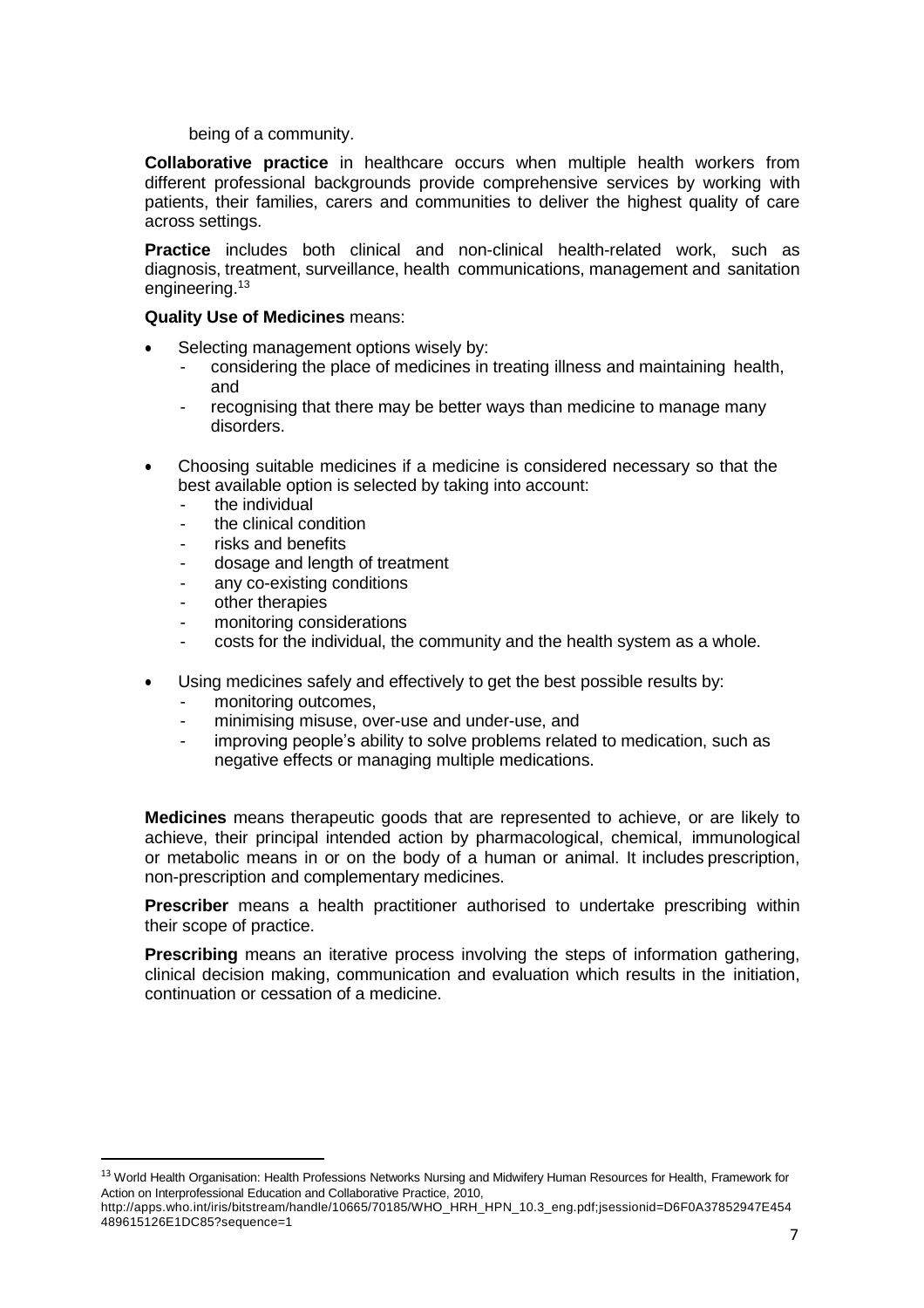# <span id="page-9-0"></span>4. **Implications of this project**

#### <span id="page-9-1"></span>**4.1 For accreditation processes**

In this project, Forum members are indicating that a greater focus on education and training of health professionals for safe use of medicine should be part of all accreditation approaches, in order to improve the health of the Australian community. Each accreditation authority has signalled its commitment to give a greater emphasis to this specific topic.

The Framework (section 3) sets out the guiding principles, criteria and learning outcomes that Forum members agree are common across the regulated health professions. The Forum members will be asked to adopt these principles, criteria and learning outcomes as a reference point for use in their processes for accreditation of health profession programs.

Accreditation authorities might use the elements of this Framework in their individual accreditation functions or in collaboration with other accreditation authorities in:

- Reviewing and revising accreditation standards
- Developing or contributing to the development of learning outcomes or competency statements
- Reviewing and revising guides to the evidence that education providers should provide for an accreditation assessment
- Structuring the program of meetings, observations and site visits during accreditation assessments
- Monitoring accredited programs of study and providers
- Undertaking thematic reviews of programs of study
- Developing assessment standards and items for assessment of overseas trained practitioners
- Identifying and publishing good practice through case studies, workshops or other mechanisms
- <span id="page-9-2"></span>**4.2 For education providers**

Some 765 (Australian) professional programs leading to an entry-level qualification are accredited under the National Law.

How each accreditation authority implements this Framework and the impact on providers will vary.

Based on the assessment of accreditation authorities, for the majority of professions there will be minimal implications for education providers in responding to what the accreditation authorities are proposing. However, for a small number significant alteration may be required.

For instance, for some professions, programs of study may already have strong curriculum coverage of medicine usage, and may need only minor modifications around the prescribing and the safety components. For other professions changed accreditation requirements may mean additional curriculum content or duration of curricula, and/or strengthening assessment requirements or interprofessional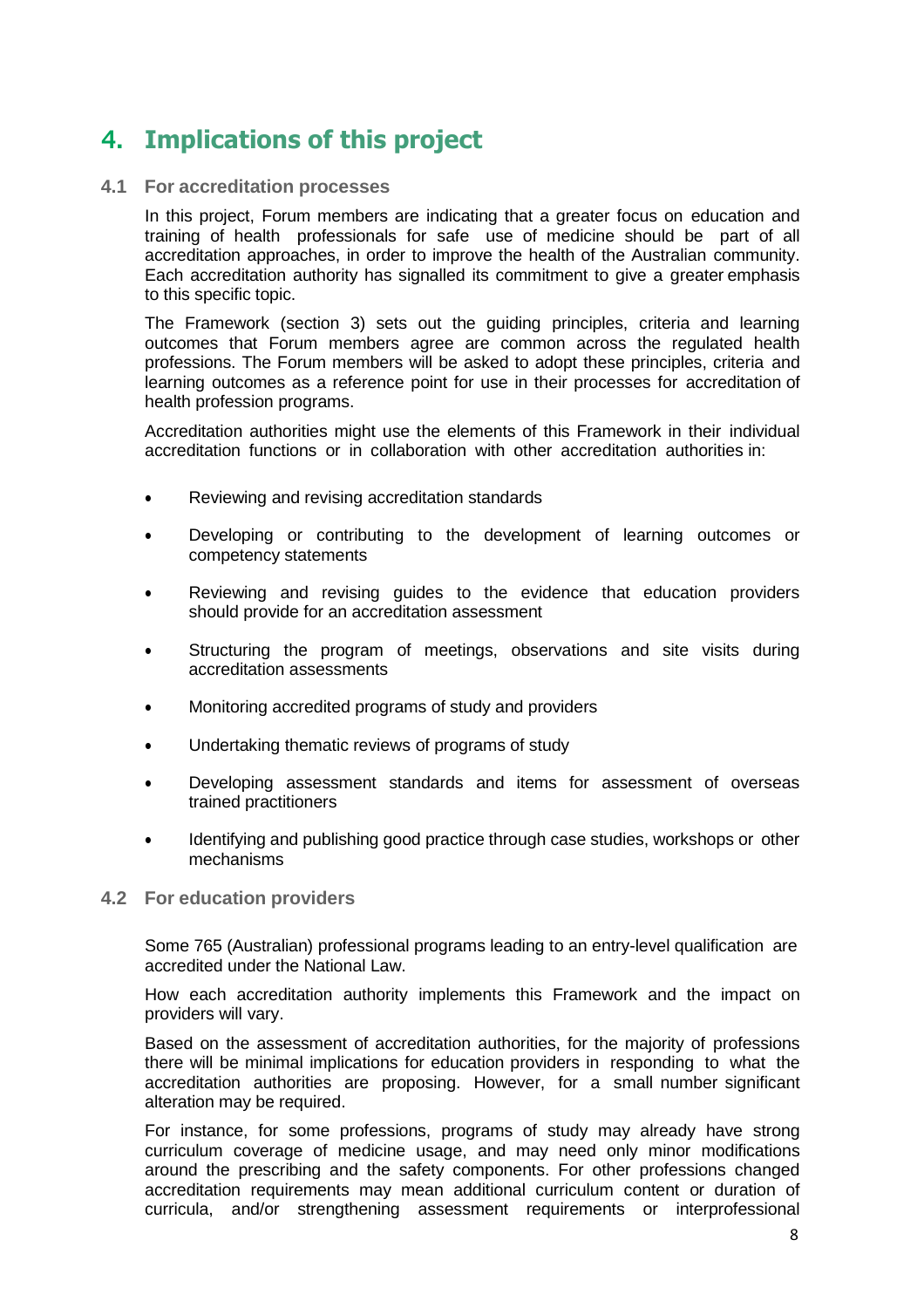practice.For a few professions, a change to the accreditation requirements may result in more considerable alterations to providers' programs of study. Forum members whose accreditation standards will change significantly will consult directly with their stakeholders.

The members of the Forum are committed to consultation and discussion with education providers when considering changes to standards and processes, and any accreditation authority proposing changes will consult directly with relevant stakeholders before new or revised standards and processes are approved.

### <span id="page-10-0"></span>5. **Scope of this project – what is outside scope**

This project is *not* advocating for, or a precursor to, processes for endorsement for practitioners in any specific health profession to prescribe scheduled (prescription only) medicines.

The project promotes a common approach to setting accreditation standards for education and training of health practitioners concerning the safe and effective use of medicines. Any decision concerning the scope of a specific profession is a regulatory decision outside the work of this project.

The project also does not attempt to address Continuing Professional Development (CPD), which may represent a focus for future work.

### <span id="page-10-1"></span>6. **Related initiatives on regulator policy prescribing medicine**

This accreditation project on safe and effective use of medicines complements actions by regulatory authorities, and particularly the Australian Health Practitioner Regulation Agency's Working Group focusing on consistency in the development and review of regulatory policy for the prescribing of medicines.

Under the National Law, there is provision for a National Board to 'endorse' the registration of suitably qualified practitioners to recognise that a person has additional qualifications and expertise in an approved area of practice.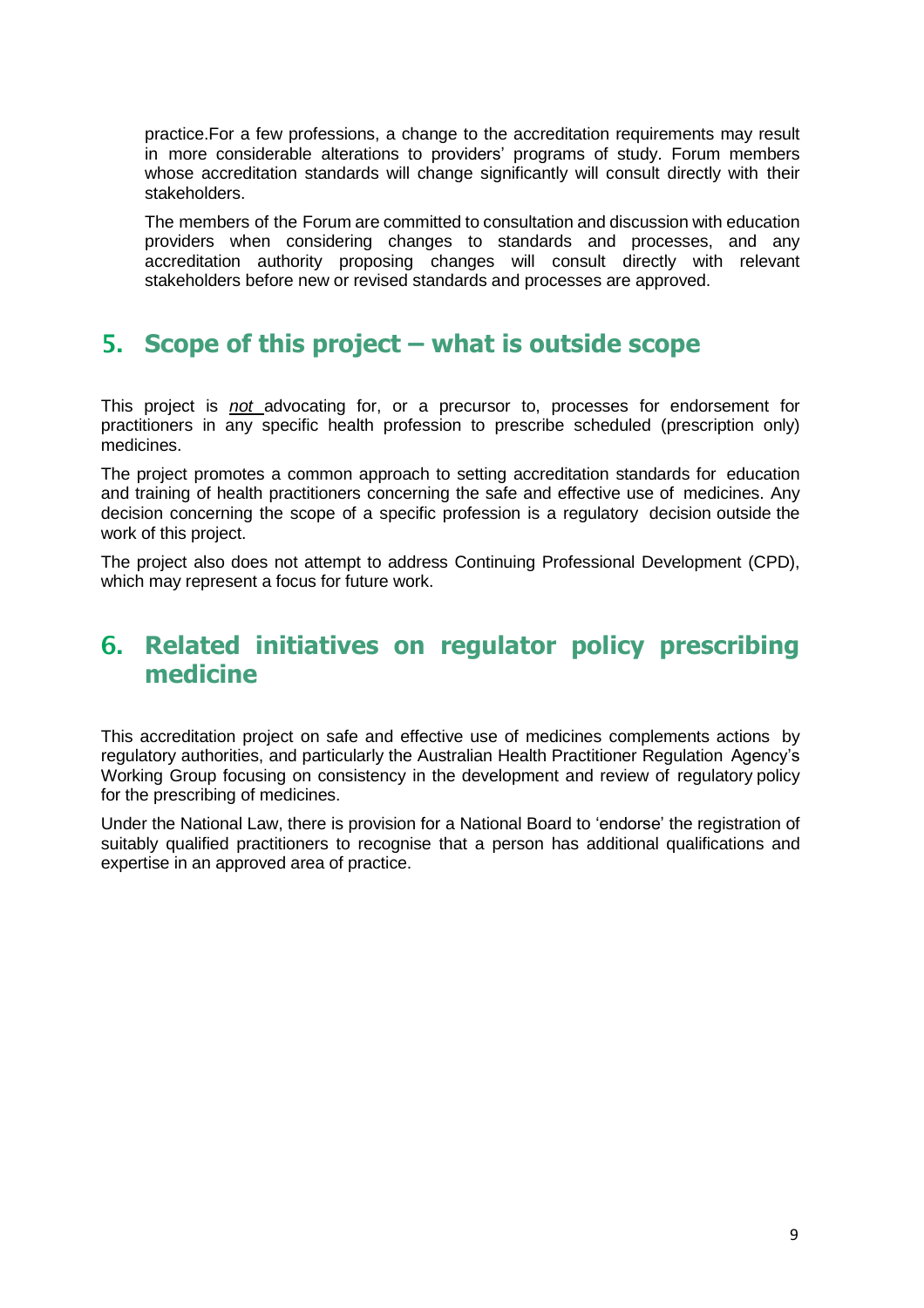# <span id="page-11-0"></span>7. **External developments**

There is a number of externally driven processes that could affect how this work is embedded within the accreditation process. These include:

- In November 2019, the Australian federal, state and territory health ministers agreed that medicine safety will be the 10th National Health Priority Area, recognising the urgent need to ensure medicines improve the health of Australians, not put them at risk of harm.
- NPS MedicineWise is undertaking a review of the Competencies Required to Prescribe Medicines (the Prescribing Competencies Framework) 2012. The review aims to ensure the framework is contemporary and relevant, and supports quality prescribing decisions by all prescribers. The review process includes consultation with users and stakeholders of the Prescribing Competencies Framework. It is expected that the review will finish by end of March 2020.
- Review of the Quality Use of Medicines Program's Delivery by the National Prescribing Service (NPS MedicineWise) 2019.
- Development and review of accreditation standards.

 $\overline{a}$ 

 The Independent Review of Accreditation Systems within the National Registration and Accreditation Scheme for health professions. While the final report has been released, and Ministers' have considered the recommendations, further work remains which may affect the outcomes of this project.<sup>14</sup>

In addition to these developments, many and various changes within the health system will have implications in the future for prescribing. The Australian Government Department of Health roll-out of the My Health Record is one such example. That particular initiative offers potential to improve the monitoring and team management of clients'/patients' use of medicines. This can only be assisted by a more consistent foundational understanding of the safe and effective use of medicines and interprofessional practice in clinicians of all regulated professions.

<sup>&</sup>lt;sup>14</sup> Council of Australian Governments, Independ Review of Accreditation Systems within the National Registration and Accreditation Scheme for health professions (2017) [https://www.coaghealthcouncil.gov.au/Projects/Accreditation-Systems-](https://www.coaghealthcouncil.gov.au/Projects/Accreditation-Systems-Review)[Review](https://www.coaghealthcouncil.gov.au/Projects/Accreditation-Systems-Review)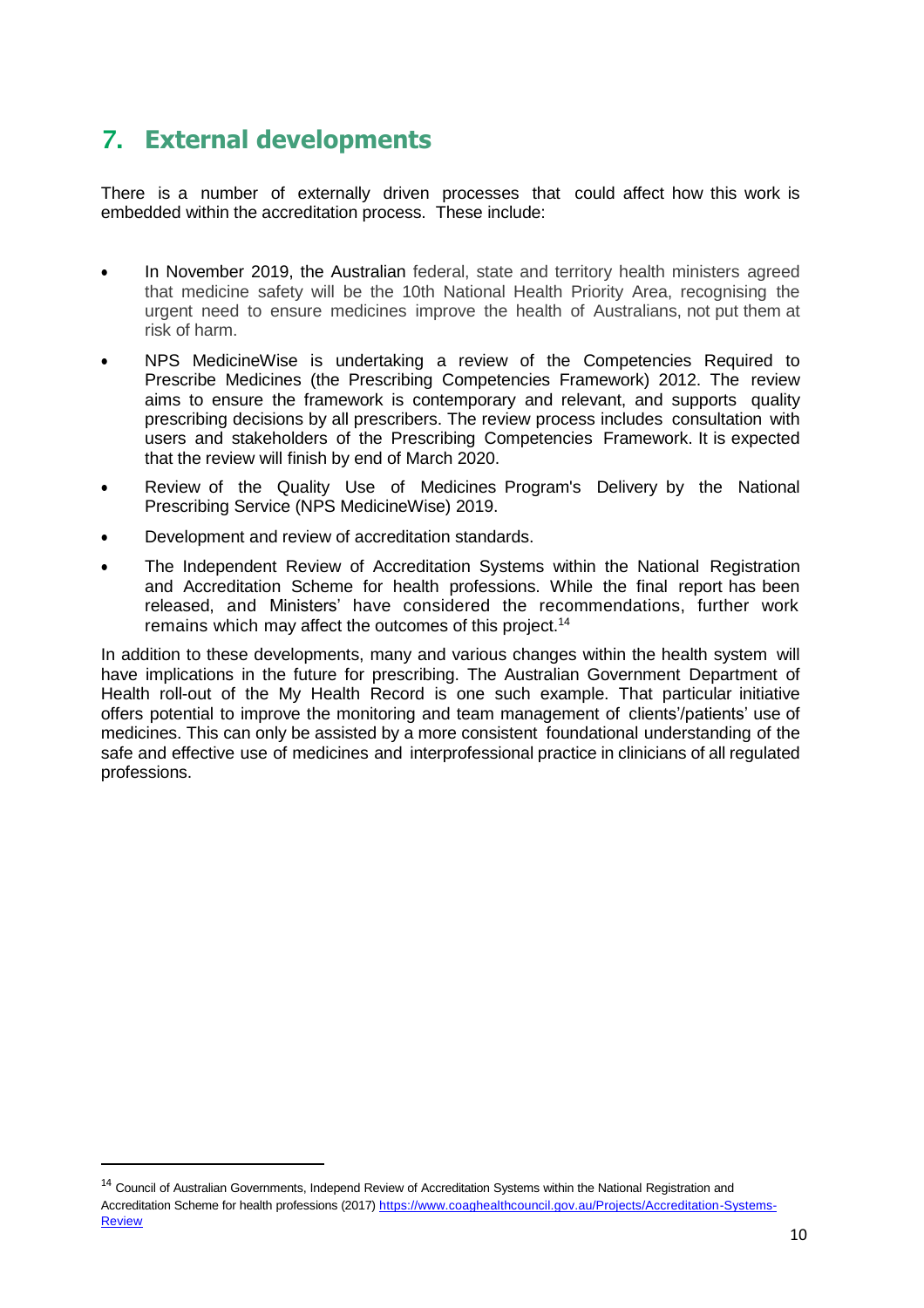## <span id="page-12-0"></span>8. **Consultation questions**

The Forum has finalised this paper following stakeholder consultation. The questions on which stakeholders were consulted are listed below. A separate document provides feedback on the responses to the consultation questions.

- 1. Do you support the proposal for a common framework of key principles, criteria and learning outcomes for safe and effective use of medicines by beginning practitioners in a regulated health profession?
- 2. Referring to the principles set out in section 3.1, are there additional principles that should be included?
- 3. Do the proposed learning outcomes adequately connect Quality Use of Medicines framework and the NPS National Prescribing Competencies with extant individual professional competency statements?
- 4. How could these criteria and learning outcome statements be implemented within your area or discipline?
- 5. If these principles, criteria and learning outcome statements were embedded what effect on patient outcomes is likely?
- 6. Does the framework under Section 3 give sufficient emphasis to preparation for interprofessional practice as the foundation for safe use of medicine? If not should interprofessional practice be given greater emphasis in general or specifically related to preparation for safe use of medicine?
- 7. How should the success of any accreditation standards, principles and/or learning outcomes in this area be evaluated?
- 8. Are there any further comments you would like to make?

If you would like any additional information regarding this initiative, please contact the Forum Secretariat: [projects@hpacf.org.au.](mailto:info@hpacf.org.au)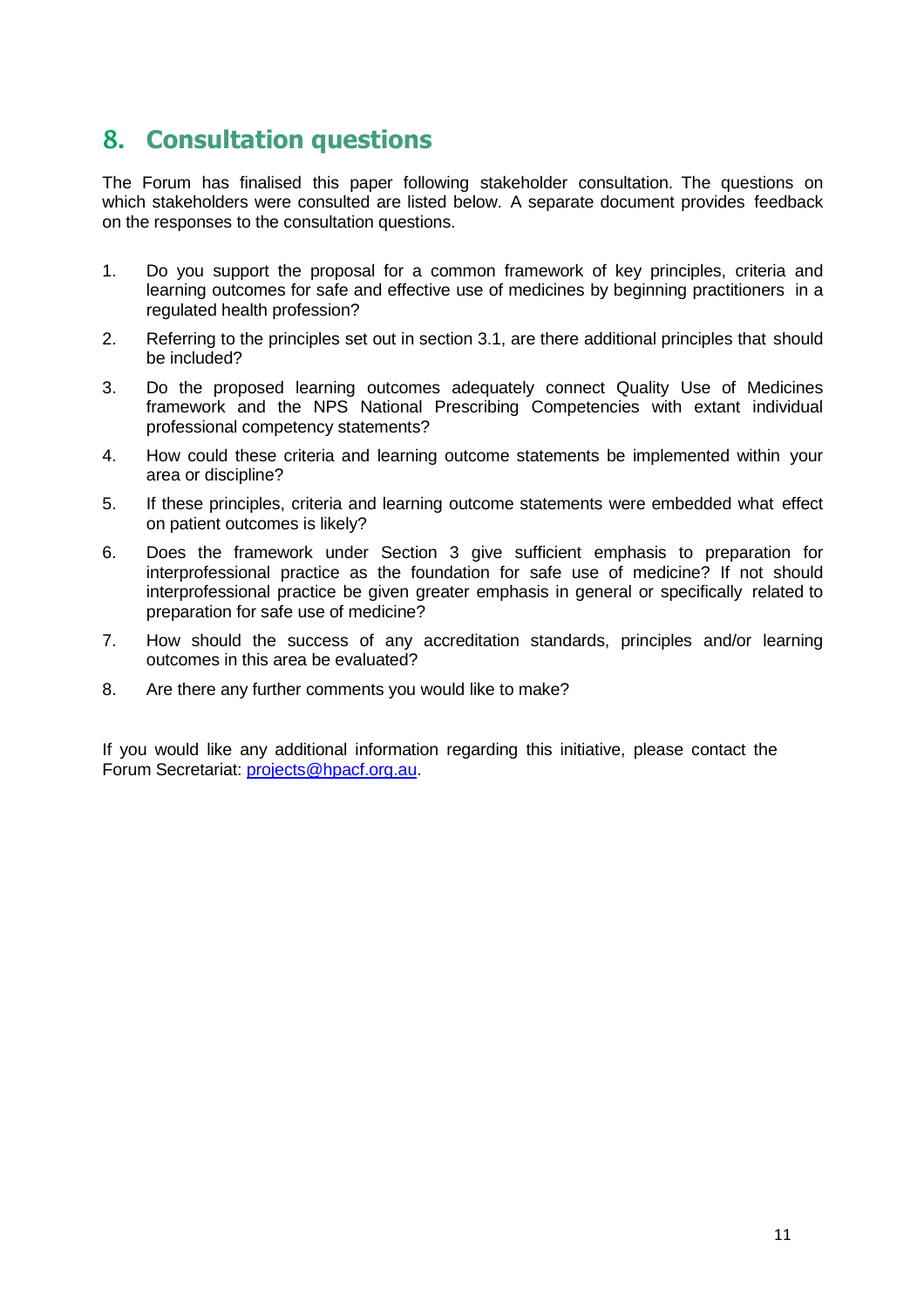### <span id="page-13-0"></span>**Attachment A - Professions included in NRAS**

- **•** Aboriginal and Torres Strait Islander health practice<br> **•** Chinese medicine
- Chinese medicine
- Chiropractic<br>• Dentistry
- **•** Dentistry
- **•** Medicine
- **• Medical radiation practice**<br>• • Midwifery
- Midwifery<br>• Nursing
- Nursing<br>• Occupat
- Occupational therapy<br>• Optometry
- Optometry<br>• Osteonathy
- Osteopathy<br>• Paramedicin
- Paramedicine<br>• Pharmacy
- Pharmacy<br>• Physiother
- Physiotherapy<br>• Podiatry
- **•** Podiatry
- **•** Psychology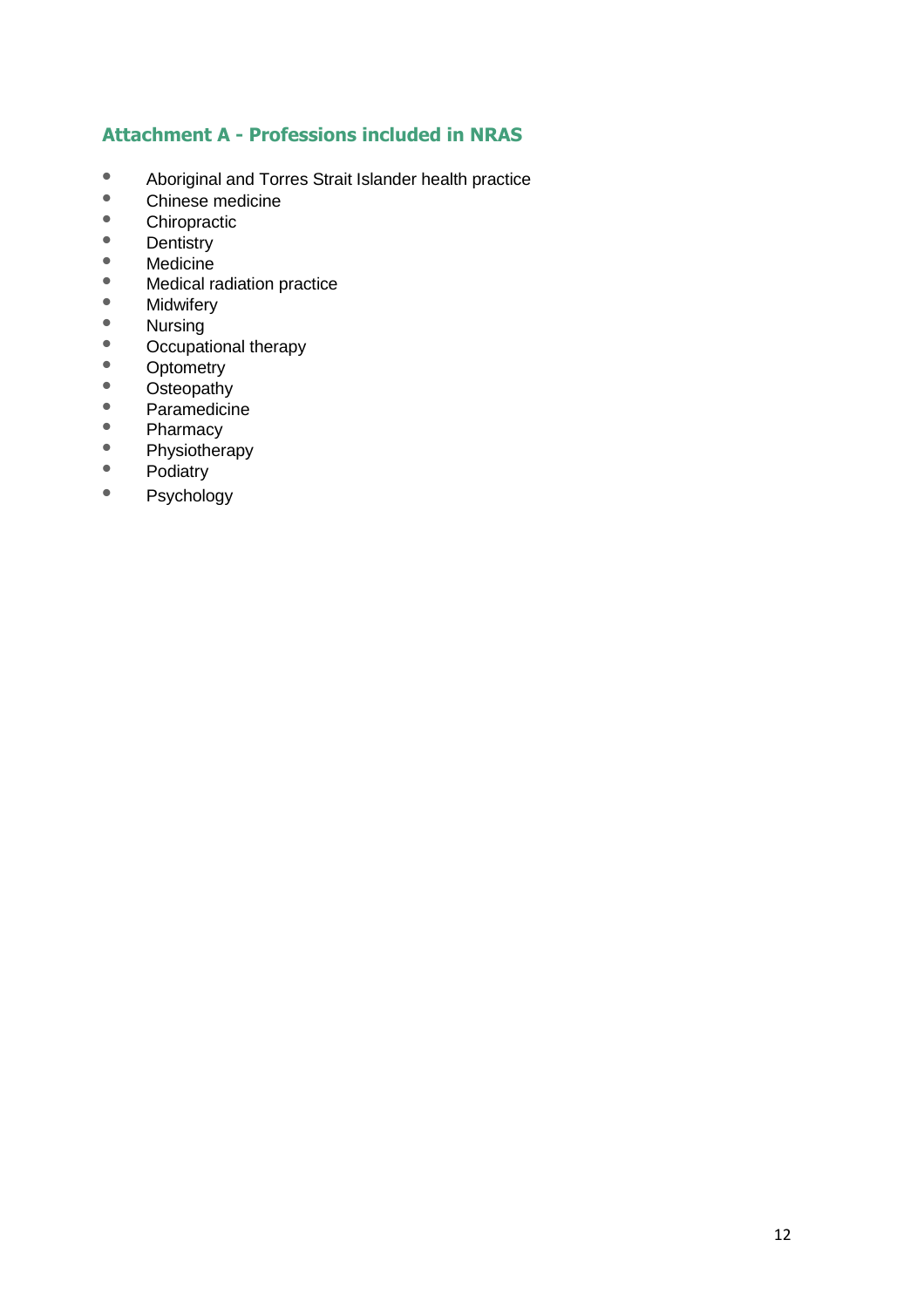### <span id="page-14-0"></span>**Attachment B - Literature, regulatory and policy documents reviewed**

In order to build a picture of the current state of play and the impetus for this project the initial consultancy from May to August 2016 reviewed the following relevant regulatory and policy documents in Australia including:

- The National Medicines Policy (2000)
- The National Strategy for Quality Use of Medicines Executive Summary (2002)
- The Health Practitioner National Law Act (2009)
- The Higher Education Standards Framework (2015)
- The Health Professionals Prescribing Pathway (HPPP) Project Final Report (2013)
- The NPS National Prescribing Competencies Framework (2012)
- Procedures for the Development of Accreditation Standards AHPRA (2014)
- Quality Framework for the Accreditation Function AHPRA (2012)

In addition, the program accreditation standards in place at the time of the consultancy for all professions included in the National Scheme were scanned for mentions of prescrib\*, medicine\*, and related words.

Current program competency statements for all professions included in the National Scheme were reviewed to identify content relating to any aspects of prescribing. The threshold learning outcomes for all health professions and the Interprofessional Learning Competency Statements were also reviewed.

Relevant websites in the UK, European Union, USA, Canada and New Zealand were scanned to identify any similar work towards program accreditation standards for prescribing medicines across a range of health professions. The only relevant international example was:

The UK Health and Care Professions Council (HCPC) 'Standards for education providers and registrants – standards for prescribing' (effective 2013, updated 2016)

In addition, informal conversations were held with people whose occupation is not in health about what they thought 'prescribe' and 'medicines' meant.

The key messages have also taken into account the unpublished background research done to develop an outcomes based contemporary accreditation standards structure/model and draft standards for the Australian and New Zealand Dental Councils (2014), the Optometry Council of Australia and New Zealand (2015) and the Australian Psychology Accreditation Council (2016).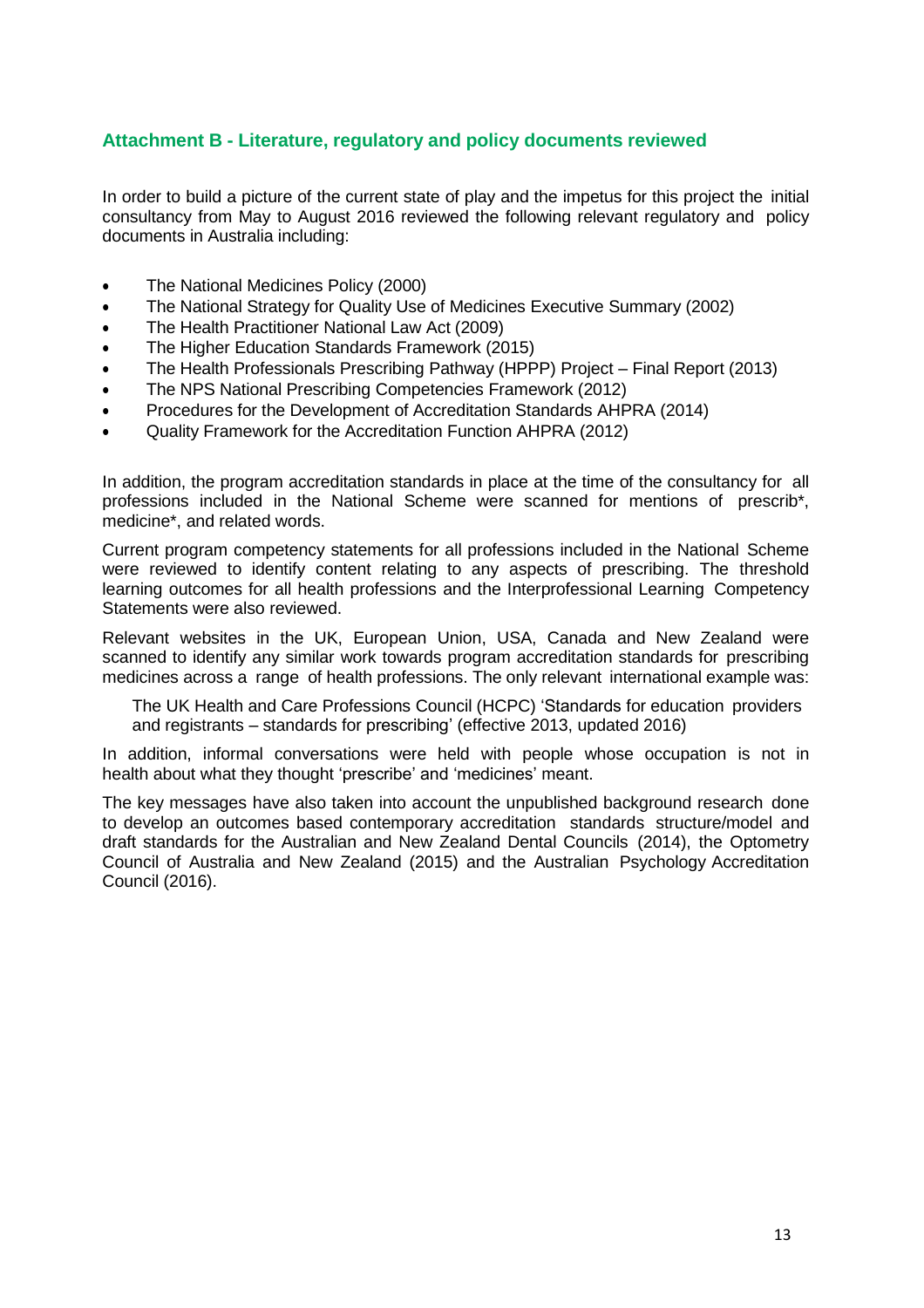### <span id="page-15-0"></span>**Attachment C - Examples of how professions' accreditation authorities intend to imbed this work**

Not all professions follow the same format and structure in their standards, and those professions that currently explicitly consider prescribing use different means to do this. For instance, some have an individual accreditation standard covering the relevant considerations, whilst others do this through graduate outcomes or competency statements.

To analyse how this framework is likely to be used, accreditation authorities considered how they are each likely to operationalise this project framework in relation to their extant processes. Advice from accreditation authorities show this work is likely to be implemented in a range of possible ways, as required to account for the structure of existing accreditation standards, profession scope with regard to prescribing and/or the nature of their exposure to patients/clients using medicines.

Accreditation authorities' intentions for implementing this work within existing accreditation processes include:

- Using the principles, criteria and learning outcomes from this project framework as a reference point or guidance note under their 'Program of Study' standard, or explicitly stated in their evidence guides, meaning the standards themselves will not require amendment. However, for at least one authority intending to include this work under their 'Program of Study' standard, the standard already refers directly to an existing set of published thresholds for professional graduate attributes and competences which makes no mention of medicines or prescribing. As a result, this alteration will mean a full consultation process will be required to amend the thresholds and/or the accreditation standard.
- Amending 'graduate outcomes statements', 'professional competency statements', or 'capability statements' to encompass the expectations articulated in this project for graduate competency in interprofessional practice and prescribing and safe use of medicines. This is already where similar requirements are stated for some professions, meaning minimal amendment should be required to specifically reflect this project framework. It has been suggested that should this project produce an agreed outcome paper for the Forum, this could be specifically referenced.
- Incorporating this work under various other existing standards that explicitly consider the subject of quality use of medicines and related requirements, for instance the standard 'Student Assessment'.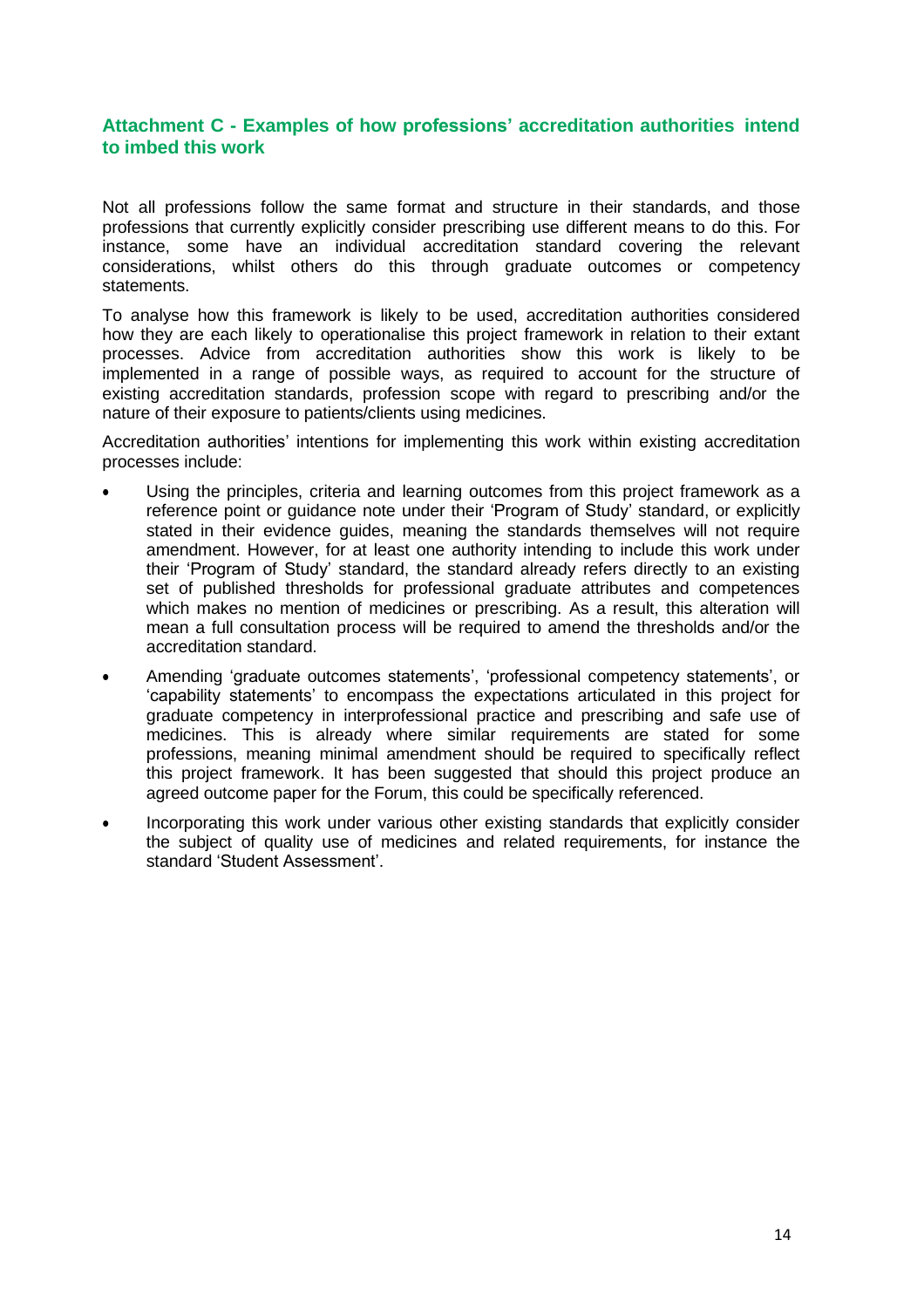### <span id="page-16-0"></span>**Attachment D - Quality Use of Medicines (QUM) – Summary**

In 1992, the Australian Government adopted a Quality Use of Medicines (QUM) Policy to optimise the use of medicines to improve health outcomes for all Australians. The Australian National Medicines Policy (2000) integrates the policy on the QUM and provides a framework to achieve appropriate medication use and improved health outcomes.

QUM depends on committed teamwork between all members of the partnership, ensuring exchange of relevant information between policy makers, clinicians, patients and members of the community. Members of the partnership also include health accreditation authorities and providers of accredited programs of education and training for future and current health practitioners. The National Strategy for QUM provides a framework for the development of educational processes to support the education and training of health care professionals and consumers in the selection and use of medicines according to appropriate individual needs and management goals and is an underpinning policy for the development of accreditation standards related to prescribing.

#### QUM means:

- 1. Selecting management options wisely by:
	- considering the place of medicines in treating illness and maintaining health, and
	- recognising that there may be better ways than medicine to manage many disorders.
- 2. Choosing suitable medicines if a medicine is considered necessary so that the best available option is selected by taking into account:
	- the individual
	- the clinical condition
	- risks and benefits
	- dosage and length of treatment
	- any co-existing conditions
	- other therapies
	- monitoring considerations
	- costs for the individual, the community and the health system as a whole.
- 3. Using medicines safely and effectively to get the best possible results by:
	- monitoring outcomes,
	- minimising misuse, over-use and under-use, and
	- improving people's ability to solve problems related to medication, such as negative effects or managing multiple medications.

This definition of QUM applies equally to decisions about medication use by individuals and decisions that affect the health of the population. (Source: National Strategy for Quality Use of Medicines Plain English Edition p1)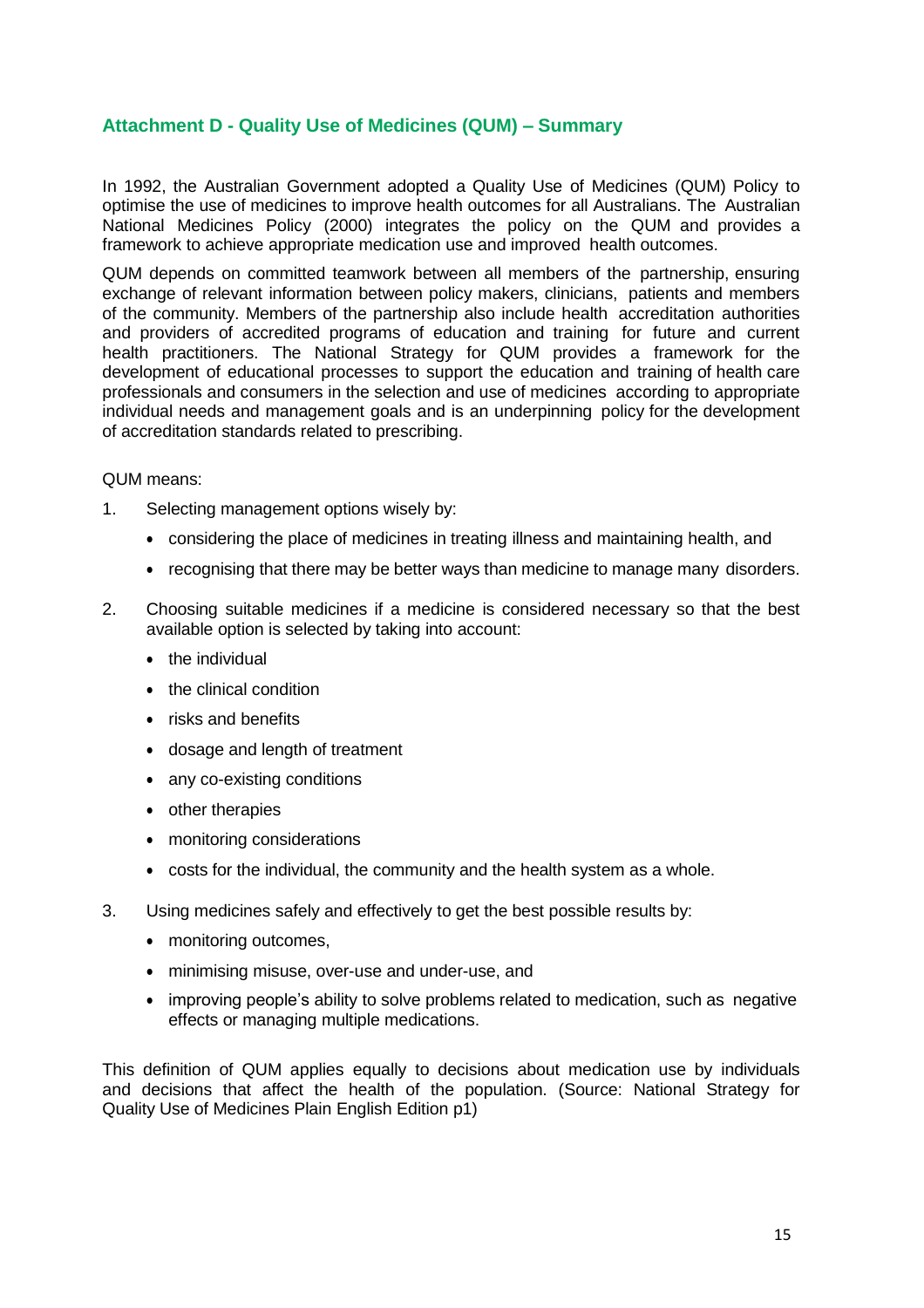### <span id="page-17-0"></span>**Attachment E - Health Professionals Prescribing Pathway (HPPP)**

The Health Professionals Prescribing Pathway (HPPP) provides a nationally consistent approach to the prescribing of medicines by health professionals registered under the National Registration and Accreditation Scheme other than medical practitioners. The HPPP includes:

- Principles for health professionals that prescribe.
- Steps that a health professional must complete to undertake safe and competent prescribing.
- Safe models of prescribing for health professionals.
- Roles and responsibilities in the HPPP. (Source: HPPP p13)

The HPPP principles, as follows, have informed the development of our proposal.

- The health, wellbeing and safety of the person taking a medicine must be maintained at all times.
- Health professionals who prescribe are accountable for their actions.
- Health professionals authorised to prescribe undertake prescribing within their individual and professional scope of practice, and maintain the level of professional competence and ethical standards (including the separation of commercial interests) expected of their profession.
- Health professionals who prescribe commit to the safe and effective use of medicines as described by the National Medicines Policy.
- Health professionals involved in prescribing work in partnership with the person taking a medicine, their carers and other members of the health care team. (Source: HPPP Report p13)

#### **Key definitions from the HPPP**

The following key definitions have been adopted from the HPPP p12. These same definitions are used in the NPS National Prescribing Competencies Framework. (Source: NPS p8)

**Medicines**: therapeutic goods that are represented to achieve, or are likely to achieve, their principal intended action by pharmacological, chemical, immunological or metabolic means in or on the body of a human or animal.

In the NPS Prescribing Competencies Framework "the term 'medicines' or 'medicine' includes all classes or types of medicines including: scheduled medicines (e.g. controlled drugs, prescription-only medicines, pharmacist-only medicines, pharmacy-only medicines) unscheduled medicines (such as medicines on open sale [e.g. small packets of analgesics], and complementary medicines, also called herbal, natural, and alternative medicines. Complementary medicines include products containing herbs, vitamins, minerals, nutritional supplements, homoeopathic medicines, and bush and traditional medicines). Medicines are also known as 'medications'." (Ref NPS p8)

**Prescriber**: a health practitioner authorised to undertake prescribing within their scope of practice.

**Prescribing**: an iterative process involving the steps of information gathering, clinical decision making, communication and evaluation which results in the initiation, continuation or cessation of a medicine.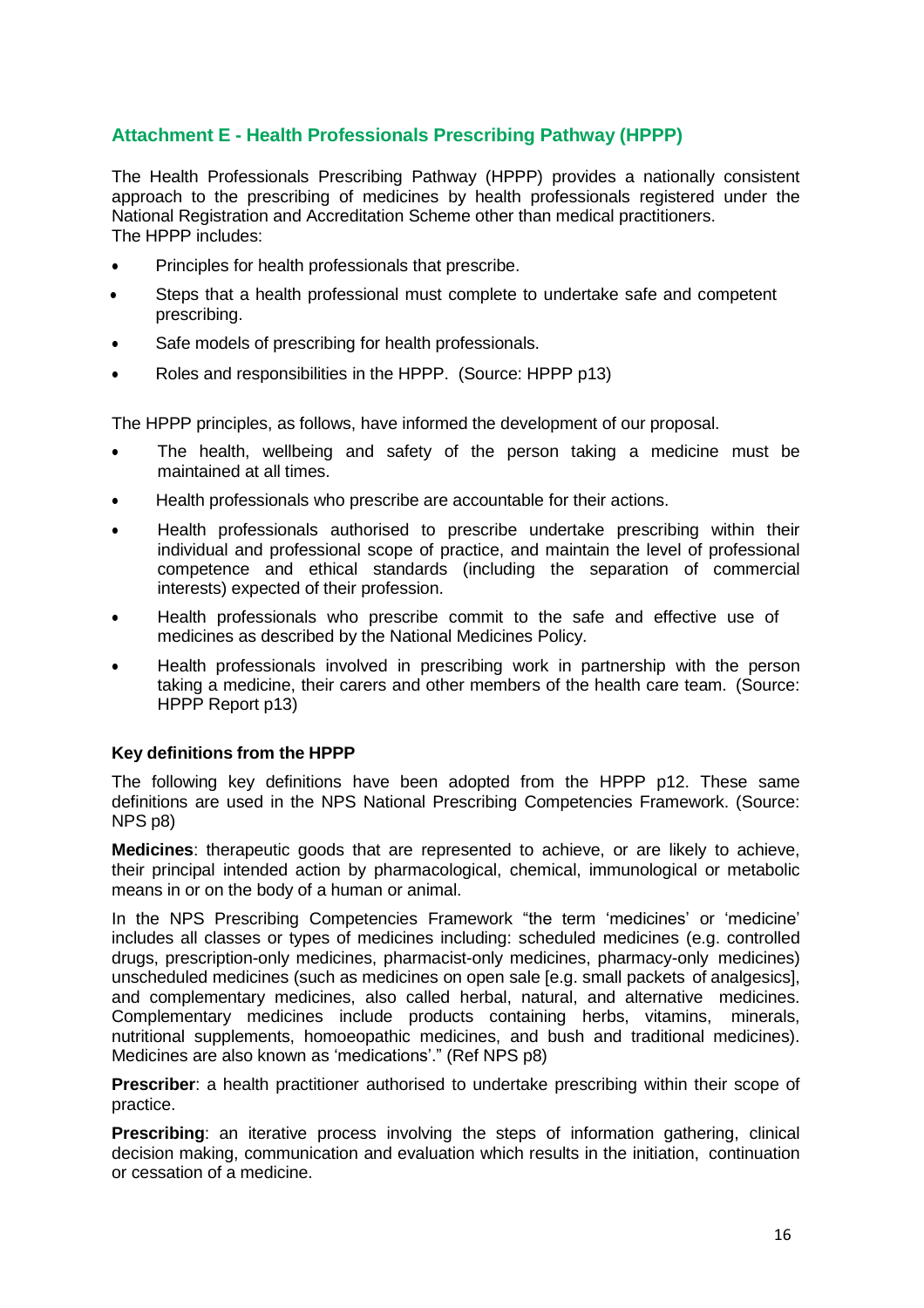**Scope of practice:** the area and extent of practice for an individual health professional, usually defined by a regulator, a profession or employer, after taking into consideration the health professional's education, training, experiences, expertise and demonstrated competency.